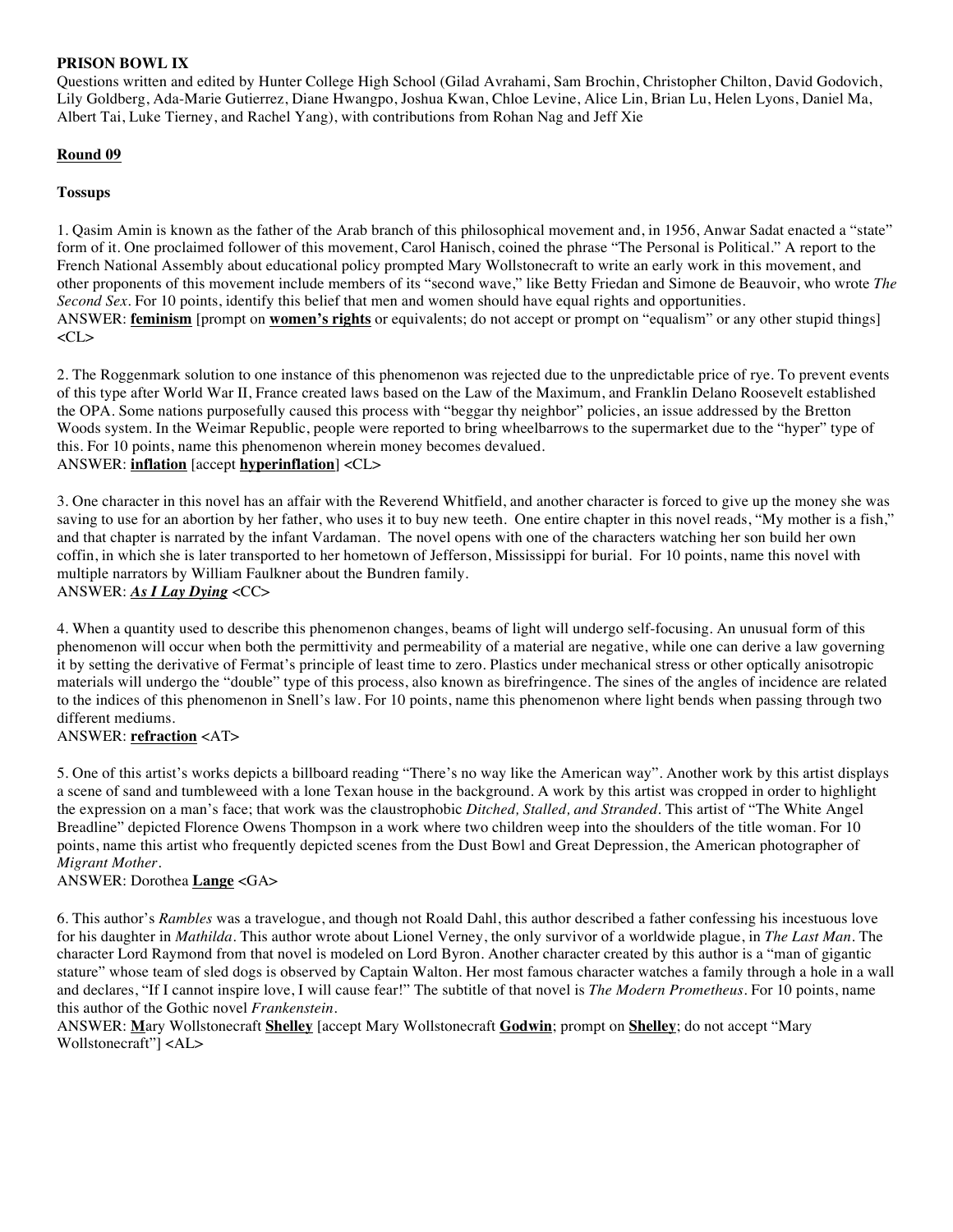7. The government of a man with this title agreed to the Armistice of Salonica, ending that ruler of this type's participation in World War I. That man was Ferdinand I. During a stint as heir apparent, one future ruler of this type was the target of an assassination attempt with a saber in the Otsu Incident. Bulgaria notably had rulers of this title, and one ruler in a different country with this title strengthened his "service nobility". Another of these rulers sent Generals Kar and Mikhelson to fight Pugachev's Rebellion. The boyars advised these rulers, and a *zemskii sobor* chose these rulers in Russia. For 10 points, name this title that derives from the Latin word Caesar, often used by autocratic Eastern European rulers.

ANSWER: **Tsars** or **Czars** (generously prompt on **King** or **Emperor** anywhere in the question; accept **Tsar of Bulgaria** or **King of Bulgaria** until "Otsu Incident", afterwards do not accept an answer that specifies a country) <LT>

8. An intellectually disabled man with this surname became infamous for inexplicably smashing beetles between rocks. The defeat of a rebellion by one of this family's vassal houses was celebrated in the folk song "The Rains of Castamere," and after killing his monarch by stabbing him in the back, a member of this family became known as the "Kingslayer." A young boy was defenestrated after witnessing the incestuous relationship between two of this family's members. This house's sigil is a lion, and members from it supposedly always pay their debts. For 10 points, name this fictional *Game of Thrones house*, with members Cersei, Jaime, and Tyrion.

## ANSWER: **Lannisters** <AT>

9. The auditorium in this play is described as a bog by one character. That character in this play cannot finish a certain joke without urinating and sings a round about a dog's death but forgets the lyrics. A character in this play who dances "The Net" eats chicken bones dropped by Pozzo, and the second time he appears, the rope around his neck is shorter. That character is Lucky. Two other characters in this play contemplate hanging themselves, but don't because of logistics, and are named Vladimir and Estragon. For 10 points, identify this absurdist play by Samuel Beckett in which the title character never arrives. ANSWER: *Waiting for Godot* [accept *En attendant Godot*] <CL>

10. Angular rocky masses called nunataks protrude from these formations, and a byproduct of these formations are unstable columnar seracs. These entities are responsible for the formation of "rock flour," and exhibit distinct coloration due to OH stretching. In prehistoric times, these entities caused a flow of viscoelastic mantle material and rebounding uplift of land mass. They exhibit alternating light and dark bands known as ogives, and parallel configurations of them result in an arete. Because the movement of these entities instigates plucking and ablation, they create U-shaped valleys. For 10 points, name these flowing masses of ice. ANSWER: **glacier**s (prompt on **ice sheets** or **ice**) <AT>

11. It's not mathematics, but the "method of averages" was made for use in this field. Eudoxus of Cnidus wrote *On Speeds*, a work about this field. Aristarchus of Samos proposed one theory in this field which the *Almagest* addressed. Epicyclic motion along deferents was a theory in this field of study, which the work *Sidereus Nuncius* superseded. Salviati and Simplicio debate in a work about this field called the *Dialogue Concerning the Two Chief World Systems*. That work was by Galileo, who disproved the Ptolemaic or heliocentric model of the solar system. For 10 points, name this field of science that studies the universe. ANSWER: **astronomy** (do not accept "astrology")

12. In music theory, a Neapolitan chord is denoted by a flat and the roman numeral form of this number. A Tchaikovsky symphony of this number borrowed themes from Ukrainian folksongs, and was known as the "Little Russian." A quarter eighth eighth quarter quarter motif is prominent in this number movement of Beethoven's 7th symphony. This number is found in both the top and bottom of the cut time meter, and a piano concerto of this number by Rachmaninoff opens with bell-like tolls and oscillating arpeggios. This is the number of sharps in the D major scale. For 10 points, a string quartet contains how many violins? ANSWER: **2** (or **second**) <DM/AT>

13. One early turnpike in this city replaced the Great Conestoga Road. The Federalist William Cobbett chastised the "fiery frenchified dames" of this city. This city was the site of the 1742 Bloody Election. One man from this city said that men should be "Republican machines". That man was the physician Benjamin Rush. Farmlands west of this city were called its state's "Dutch country" because of their German Mennonites. An incident in this city caused the defeat of the Proprietary Party by the Quaker Party, and that event was chronicled by resident Benjamin Franklin. For 10 points, name this Pennsylvania city that was the site of both Continental Congresses. ANSWER: **Philadelphia** <AG>

14. Works in this style include *Ivan the Terrible and His Son* and a painting where a couple blissfully holds hands during high tide, *What Freedom*. This style of Ilya Repin was also used in a self-portrait of a "desperate" man clutching his hair and looking at the viewer. A practitioner of this art form depicted seven years of his "artistic and moral life" in his *The Painter's Studio*, and painted grieving peasants in an artwork depicting a burial occurring in Ornans. This style was used to create works like *The Sower* and *The Gleaners*. Practiced by Gustave Courbet and Jean-François Millet, for 10 points, name this artistic movement that sought to depict everyday subjects.

ANSWER: **Realism** (accept Russian **Realism** before "desperate") <GA/AT>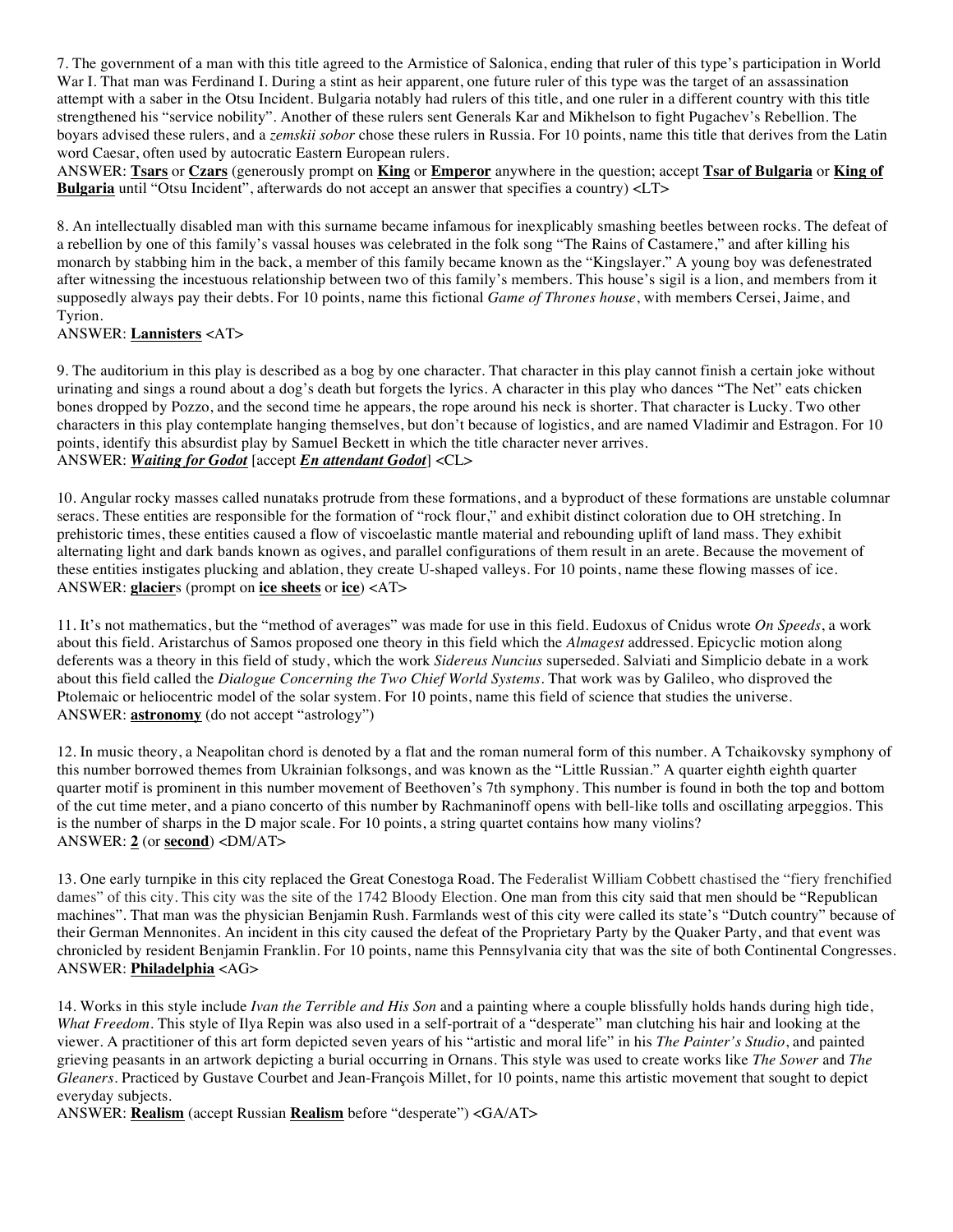15. Combining apatite and this molecule yields phosphoric acid in a "wet process." Alcohols are oxidized to carboxylic acids and ketones by a solution of chromium trioxide and this molecule, the Jones reagent. In a method of creating this molecule, nitrous acid serves as an oxidizing agent to produce nitrous oxide and it. This solvent in oleum can also be formed when its precursor is combined with a vanadium pentoxide catalyst. Produced by the lead chamber and contact processes, it functions as the electrolyte in car batteries. For 10 points, name this diprotic strong acid with formula H2SO4. ANSWER: **sulfuric acid** (accept **H2SO4** before mention) <AT>

16. One myth about this deity states that he introduced the concept of permanent death to humans by throwing a stone into a lake. This figure's son was bitten by a rattlesnake during a foot race, after which he shed the first tears. The star Arcturus was created when one of this deity's eyes got stuck in the sky while he was juggling them. A Nez Perce story tells of this figure's interactions with the "shadow people" in order to resurrect his wife. This deity is sometimes referred to as "Old Man," and he allegedly created mankind by kicking a ball of mud. For 10 points, name this mammalian trickster deity in Native American folklore. ANSWER: **Coyote** <JK>

17. [MODERATOR NOTE: Make it clear the quote in the first line is a quote, using air quotes or another method.] In February, this figure said that the death penalty "definitively" denied criminals "the possibility of rehabilitating themselves" one week after visiting a Mexican jail. This figure took off his shoes in Bangui, and lamented global warming in *Laudato si'*. President Obama joked about this man's use of Twitter to share encyclicals before this man said, "As a son of an immigrant family, I am happy to be a guest in this country, which was built by such families," in a speech given during his first trip to the United States in September 2015. For 10 points, name this successor of Benedict XVI, whose Twitter handle is @Pontifex. ANSWER: Pope **Francis** I [accept Jorge Mario **Bergoglio**, prompt on The **Pope**] <CL>

18. This man was inspired to write *Hear the Wind Sing* when third baseman Dave Hilton hit a double. That book, along with *A Wild Sheep Chase* and a book about a translator briefly obsessed with pinball, is in his *Trilogy of the Rat*. In a work by this writer, the title protagonist has an alter ego called "the boy named Crow." Another character created by this writer named Nutmeg is attracted to a blue-black mark, and appears in a book which opens with Toru and Kumiko's search for their cat. For 10 points, name this Japanese author of *The Wind-Up Bird Chronicle*, *Kafka on the Shore*, and a novel titled after a George Orwell work, *1Q84*. ANSWER: Haruki **Murakami** <CL>

19. Members of this phylum begin life as ciliated veliger larvae, and transfer reproduction-aiding hormones via "love darts." Some of this phylum's organisms have a water retention-aiding operculum. This phylum's organisms have either two or three main nerve cords that surround the esophagus, and possess protective tissue with a periostracum outer layer and nacreous inner layer. These organisms that possess a muscular "foot" have a cavity used for excretion and respiration, which is covered by a mantle. Bivalves and gastropods are classes in, for 10 points, which phylum that includes snails, clams, and oysters? ANSWER: **Mollusca** (accept **mollusk**s) <AT>

20. This work distinguishes between direct and indirect taxes, and also states, "It is not very unreasonable that the rich should contribute to the public expense." One section of this work discusses lifestyle after the fall of the Roman Empire, and another details the "Advantages which Europe has derived from the Discovery of America." This work posits that the allocation of capital to the countryside and slow urban development produce a country's "natural progress of opulence." It also explains division of labor with the example of a pin factory, and says that individuals are guided by an "invisible hand." For 10 points, name this work by Scottish economist Adam Smith.

ANSWER: *An Inquiry into the Nature and Causes of the Wealth of Nations* <CL>

TB. This statement can be derived by inserting non-commuting observables into the canonical commutation relation, and a thought experiment attempting to disprove this statement involved weighing a box while a photon escaped from it. A simple form of it includes two standard deviation terms, the product of which is greater than or equal to h bar over two. According to this statement, the probability of a location containing energy can only infinitely approach zero. For 10 points, name this statement asserting that it is impossible to determine both the position and momentum of a particle to exact certainty.

ANSWER: Heisenberg **Uncertainty Principle** (prompt on **Heisenberg** or **Heisenberg Principle**) <AT>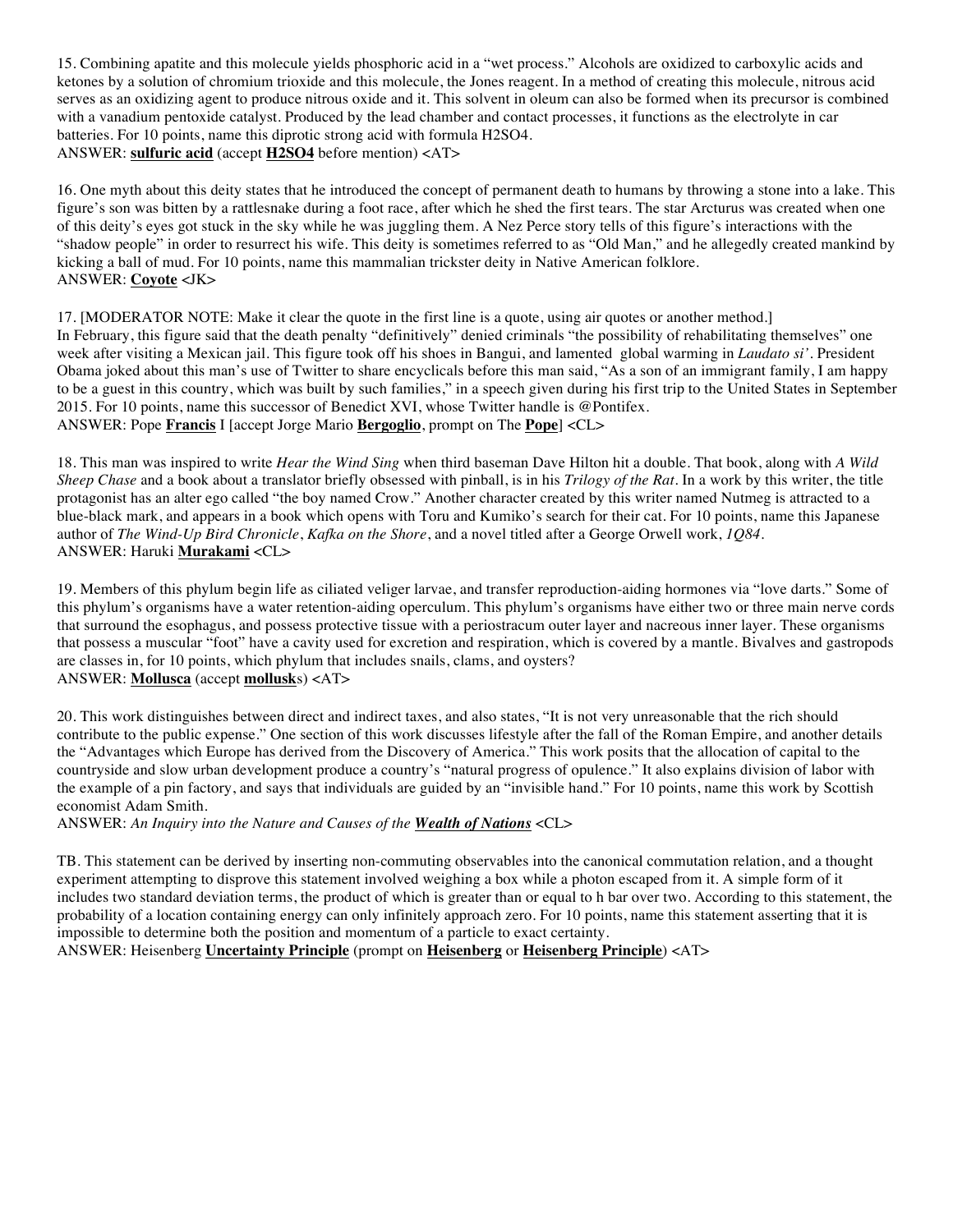## **Bonuses**

1. During this conflict, soldiers were delivered to one battle in taxicabs. For 10 points each:

[10] Name this war between the Triple Entente and the Central Powers, with battles at the Somme and Verdun.

#### ANSWER: **World War I** or **WWI**

[10] "Going over the top" referred to leaving these WWI military structures. The tactics of "creeping barrages" and stormtroopers were used to capture them.

# ANSWER: **trench**es

[10] This "legend," promoted by Erich Ludendorff, said that civilians lost WWI for Germany. People who believed this idea called its perpetrators "November Criminals".

ANSWER: **stab in the back** legend or **Dolchstoßlegende** for the ambitious (prompt on descriptive answers) <LT>

2. In order to descend into the underworld and revive her lover Tammuz, this goddess had to cast off an article of clothing at each of its gates. For 10 points each:

[10] Name this Assyro-Babylonian goddess of war and love. All her ex-lovers infamously met bad fates at the hands of this goddess herself.

#### ANSWER: **Ishtar**

[10] This man rejects Ishtar's advances toward him because of her mistreatment of her past lovers. He's the namesake of an epic poem where the wild man Enkidu assists him in finding the flood-survivor Utnapishtim.

#### ANSWER: **Gilgamesh** (accept *The Epic of Gilgamesh*)

[10] To punish Gilgamesh for his defiance, Ishtar sent this creature to kill him. Enkidu shook the haunches of this creature's corpse at Ishtar, threatening to do the same to her if she further interfered in his affairs.

# ANSWER: **Gugalanna** (or the (Great) **Bull of Heaven**) <AT>

3. In the beginning of this book, an inexperienced sheepdog drives Gabriel Oak's flock off a cliff. For 10 points each:

[10] Identify this novel about Bathsheba Everdene, her admirer William Boldwood, and the object of her infatuation, Sergeant Troy. At this novel's climax, the supposedly drowned Troy turns out to be alive, but is soon shot by Boldwood.

#### ANSWER: *Far from the Madding Crowd*

[10] *Far From the Madding Crowd* is the fourth novel by this author of *Jude the Obscure*. He also wrote about Alec's rape of the title character in *Tess of the d'Urbervilles*.

#### ANSWER: Thomas **Hardy**

[10] Hardy also wrote this book in which Wildeve plunges into the water after Eustacia Vye before Diggory Venn gives up his life as a reddleman in favor of dairy farming.

# ANSWER: *The Return of the Native* <CL>

4. These two laws state that not A and B equals not A or not B, and not A or B equals not A and not B. For 10 points each: [10] Name these laws commonly applied in the field of logic.

#### ANSWER: **De Morgan's** laws

[10] De Morgan's laws are useful in this form of algebra, where variables are either true or false. In computer science, a type of variable with only true or false values is given this name.

#### ANSWER: **Boolean** algebra (or **Boolean**s)

[10] This type of logic gate will output true only when both inputs differ, for example, if one is true while the other is false. It is often symbolized by a cross enclosed in a circle.

# ANSWER: **exclusive or** (or **XOR**) <AT>

5. This book was dedicated to Edmund Husserl "in friendship and admiration." For 10 points each:

[10] Identify this 1927 book which its author, Martin Heidegger, described as following a phenomenological method. Husserl's idea of intentionality influenced this work's concept of *Sorge*, which means care or concern.

## ANSWER: **Being and Time** [accept **Sein und Zeit**]

[10] In *Being and Time*, Heidegger claimed the sense of being had been overlooked by traditional ontology, a sub-branch of this larger philosophical field studied by Immanuel Kant. An Aristotle work shares a name with it.

#### ANSWER: **metaphysics**

[10] This term from *Being and Time* is defined as "that entity which in its Being has this very Being as an issue," and literally translates to "being-there." Heidegger said this concept's potential for authenticity is linked to the possibility of choosing heroism, and it is sometimes translated as merely "existence."

ANSWER: **dasein** <CL>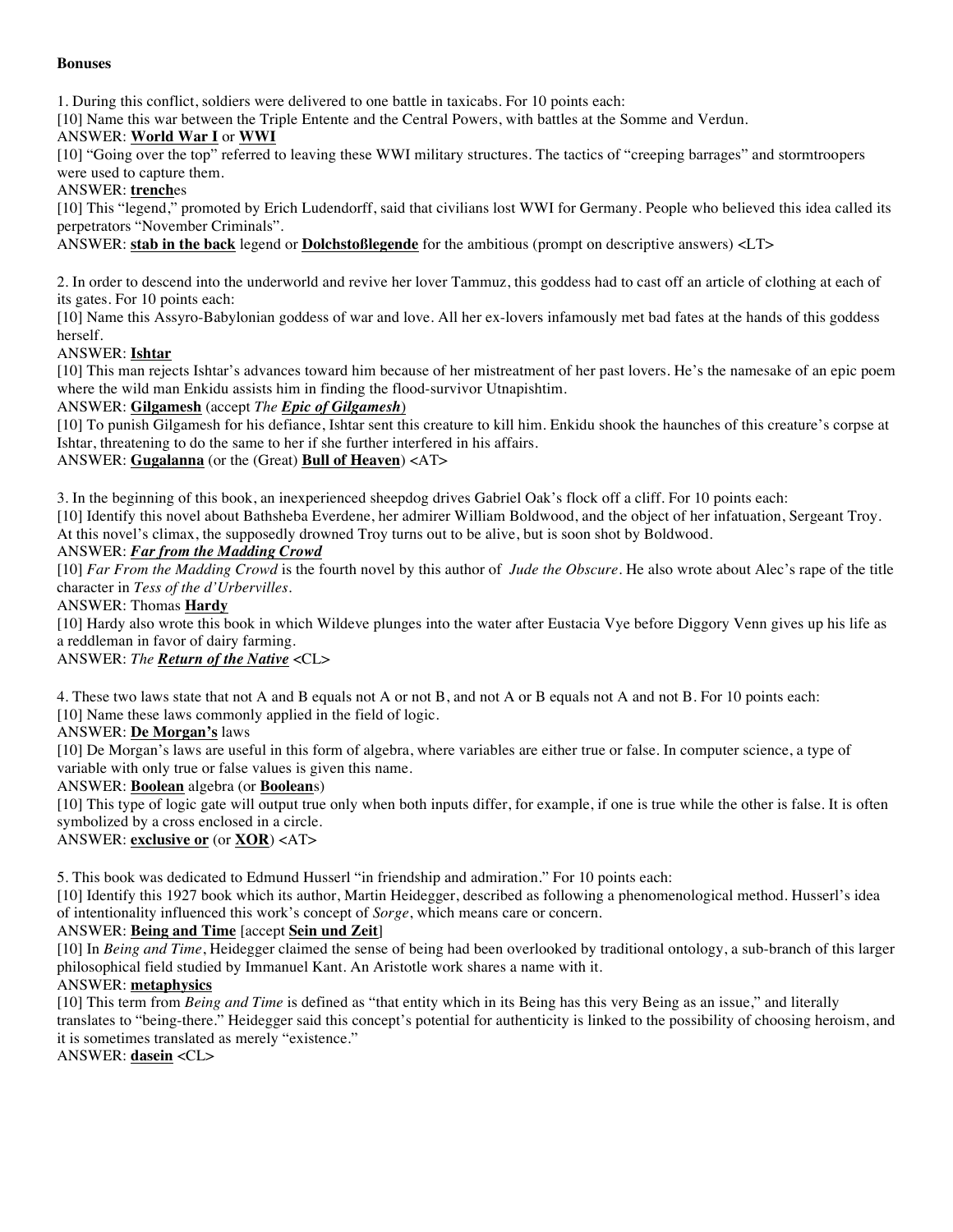6. The fifth "Knee Play" of an opera by this man features a chorus that counts to eight and the repeated line "these are the days my friends." For 10 points each:

[10] Name this 20th century minimalist composer of *Einstein on the Beach*. He adapted Kafka's Metamorphosis into a five-movement piano cycle, and attempted to make his music more accessible with his namesake "Works."

## ANSWER: Philip (Morris) **Glass**

[10] Philip Glass used lines from the Pyramid Texts in this opera, which centers on the title Egyptian pharaoh. This opera is found in the Portrait Trilogy, along with *Einstein on the Beach* and the Gandhi-centric *Satyagraha*.

## ANSWER: *Akhnaten* (accept **Akhenaten**)

[10] Philip Glass composed the score for this 1982 film, which simply consists of footage from American landscapes and cities juxtaposed with music. This film is subtitled "Life Out of Balance."

ANSWER: *Koyaanisqatsi* (KOY-ah-nis-COT-see) <AT/CL>

7. Authors seem to have a habit of giving their characters tuberculosis. Bummer. For 10 points each:

[10] Name this character whose death is partly caused by Mr. Brocklehurst's mismanagement of Lowood Institution. She dies in the arms of her younger friend at Lowood, Jane Eyre, whom she convinces to trust God.

## ANSWER: **Helen Burns** [accept either]

[10] In this author's *The Bell Jar*, Buddy Willard is diagnosed with tuberculosis, causing Esther to delay ending their relationship despite the fact that he is not a virgin.

## ANSWER: Sylvia **Plath**

[10] This man and his cousin, Joachim Ziemssen, both develop tuberculosis and stay in the sanitorium in Davos atop the title *Magic Mountain* in a Thomas Mann book. After seven years there, this man leaves to volunteer for the military. ANSWER: **Hans Castorp** [accept either] <CL>

8. To calculate the energy of one of these entities, one can use the Born-Haber cycle. For 10 points each:

[10] Name these substances exemplified by ice and water. Auguste Bravais proved that they can exist in fourteen possible configurations, like triclinic, monoclinic, and orthorhombic.

## ANSWER: **crystal**s (accept **crystal lattice**s, prompt on **lattices** )

[10] This crystal configuration features molecules located at each of the vertices of a cube, as well as an additional molecule on each of the faces. It's contrasted with the primitive cubic and body-centered cubic crystalline systems.

## ANSWER: **face-centered cubic**

[10] Many crystal classes without inversion symmetry posses this property, the accumulation of electric charge in response to mechanical stress. Quartz strongly exhibits this phenomenon.

ANSWER: **piezoelectricity** (accept **piezoelectric** effect) <AT>

9. Saint Mark established the Coptic Church of this religion in Egypt. For 10 points each:

[10] Name this religion, which was paired with Commerce and Civilization, as one of the three C's that David Livingstone popularized. Many missionaries of this religion to Africa got funding by working against slavery.

ANSWER: **Christianity** [do not accept or prompt on anything more specific]

[10] The Axumite emperor Ezana introduced Orthodox Christianity to this country. Philip the Evangelist notably converted an official from this country, which is sometimes identified as the first Christian nation.

ANSWER: Federal Democratic Republic of **Ethiopia**

[10] Diogo Cão ("cow") became the first Portuguese man to enter this country in 1483. Nzinga a Nkuwu was one ruler from this kingdom to convert to Christianity, and King Afonso I of this nation was a noted Christian who protested the slave trade in a letter to the King of Portugal.

ANSWER: Kingdom of **Kongo** [accept **Kongo** dya Ntotila or Wene wa **Kongo** or Reino do **Congo**] <CL/RN>

10. Because the Supreme Creator Bondye is too far removed from humankind, these spirits are summoned by the *Houngan* or *Bokor* to act as intermediaries. For 10 points each:

[10] Name these spirits who include Agwe, who rules over the sea, and Erzulie, whose various aspects are associated with love and beauty.

# ANSWER: **loa**

[10] Loa appear in this syncretic religion which incorporates aspects of West African religion and Roman Catholicism, among others. It is primarily practiced in Haiti and Haitian communities.

## ANSWER: **Vodou** [Accept **Vaudou**, **Vodun**, **Vodoun**, and **Voodoo**]

[10] This loa usually appears as an old man with a cane and straw hat. He speaks all human languages and is the first loa to be invoked in a Vodou ceremony.

ANSWER: Papa **Legba** <CC>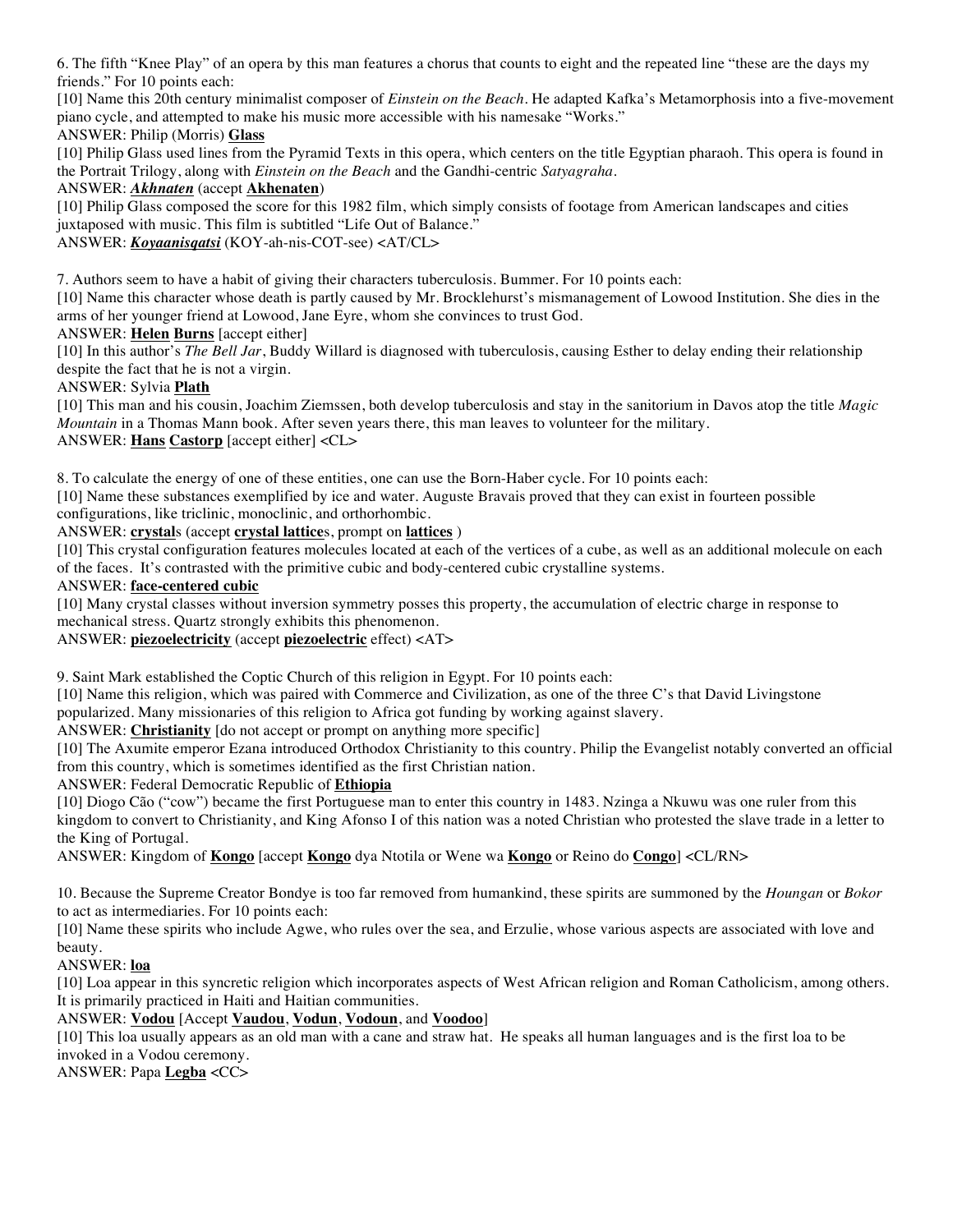11. This man wrote about a generational divide in his first major play, *The Swamp Dwellers*. For 10 points:

[10] Name this author of many plays produced by the Royal Court Theatre, including *The Lion and the Jewel*. Other notable works by him include *Requiem for a Futurologist* and *Aké: The Years of Childhood*.

# ANSWER: Wole **Soyinka**

[10] Soyinka is from this African country, also home to the author of *Arrow of God* who described Okonkwo in *Things Fall Apart*, Chinua Achebe.

ANSWER: Federal Republic of **Nigeria**

[10] This Soyinka play is based on a historical event and focuses on Simon Pilkings' prevention of the ritual suicide of Elesin after a ruler dies. Olunde commits suicide instead, to restore the order of the universe.

# ANSWER: *Death and the King's Horseman* <CL>

12. This man prominently featured an organ in his third symphony, and included pieces like *Tortoises*, *Aquarium*, and *Wild Asses* in a musical suite of fourteen movements. For 10 points each:

[10] Name this composer of *The Carnival of the Animals*.

ANSWER: Camille **Saint-Saëns**

[10] Saint-Saëns used one of these instruments to imitate the sound of rattling bones in the *Fossils* movement in *The Carnival of the Animals*. He also attempted to achieve the same effect in his *Danse Macabre*.

ANSWER: **xylophone** [do not accept "vibraphone" or "marimba"]

[10] This movement from *The Carnival of the Animals* that depicts a title avian is perhaps the most famous. It was originally scored for solo cello accompanied by two pianos.

ANSWER: *The Swan* [accept *le Cygne*] <AT>

13. This company's former CEO was labeled "The Most Hated Man in America" after he spiked the price of a drug by 5,500%. For 10 points:

[10] Name this pharmaceutical company known for producing the drugs Daraprim and Vecamyl.

ANSWER: **Turing** Pharmaceuticals

[10] This man, the aforementioned former CEO of Turing Pharmaceuticals, refused to testify about his controversial business tactics in Congress. In November 2015, he bought the Wu-Tang Clan album *Once Upon a Time in Shaolin.* 

ANSWER: Martin **Shkreli** 

[10] Daraprim treats toxoplasmosis, to which people with this sexual transmitted disease are especially prone. This disease was first identified in 1981, and caused a major national scare in the ensuing decade.

ANSWER: **AIDS** (accept **acquired immune deficiency syndrome**, do not accept "HIV") <AT>

14. A proposed method to conduct this process involves isothermal and adiabatic expansions of a gas at different temperatures. For 10 points each:

[10] Name this theoretical thermodynamic process that converts heat into work in the most efficient way possible.

ANSWER: **Carnot cycle**

[10] The amount of thermal energy transferred by a system can be calculated by taking the derivative of temperature with respect to this quantity. This measure of the disorder of a system is symbolized S.

ANSWER: **entropy**

[10] This theorem attempted to mathematically represent the Second Law of Thermodynamics, stating that for any cyclical systems like the Carnot cycle, net changes in heat energy can only be less than or equal to zero. ANSWER: **Clausius** theorem <AT>

15. In 1862, this currency was created by the Legal Tender Act, and the Pendleton Plan tried to pay federal bonds off with it. For 10 points each:

[10] Name this form of paper currency used until the Resumption Act of 1875. It named an 1874-1889 political party that was absorbed by the Populists.

## ANSWER: **greenback**s

[10] The Soft vs. Hard or Cheap vs. Sound money debates occurred during this man's presidency. This Union General accepted Robert E. Lee's surrender.

ANSWER: Ulysses S. **Grant**

[10] The Coinage Act of 1873 occurred in the same year as this scandal, which implicated Henry Wilson, Schuyler ("SKY-ler") Colfax, and James G. Blaine.

ANSWER: **Credit Mobilier** ("mo-bee-lee-AY") scandal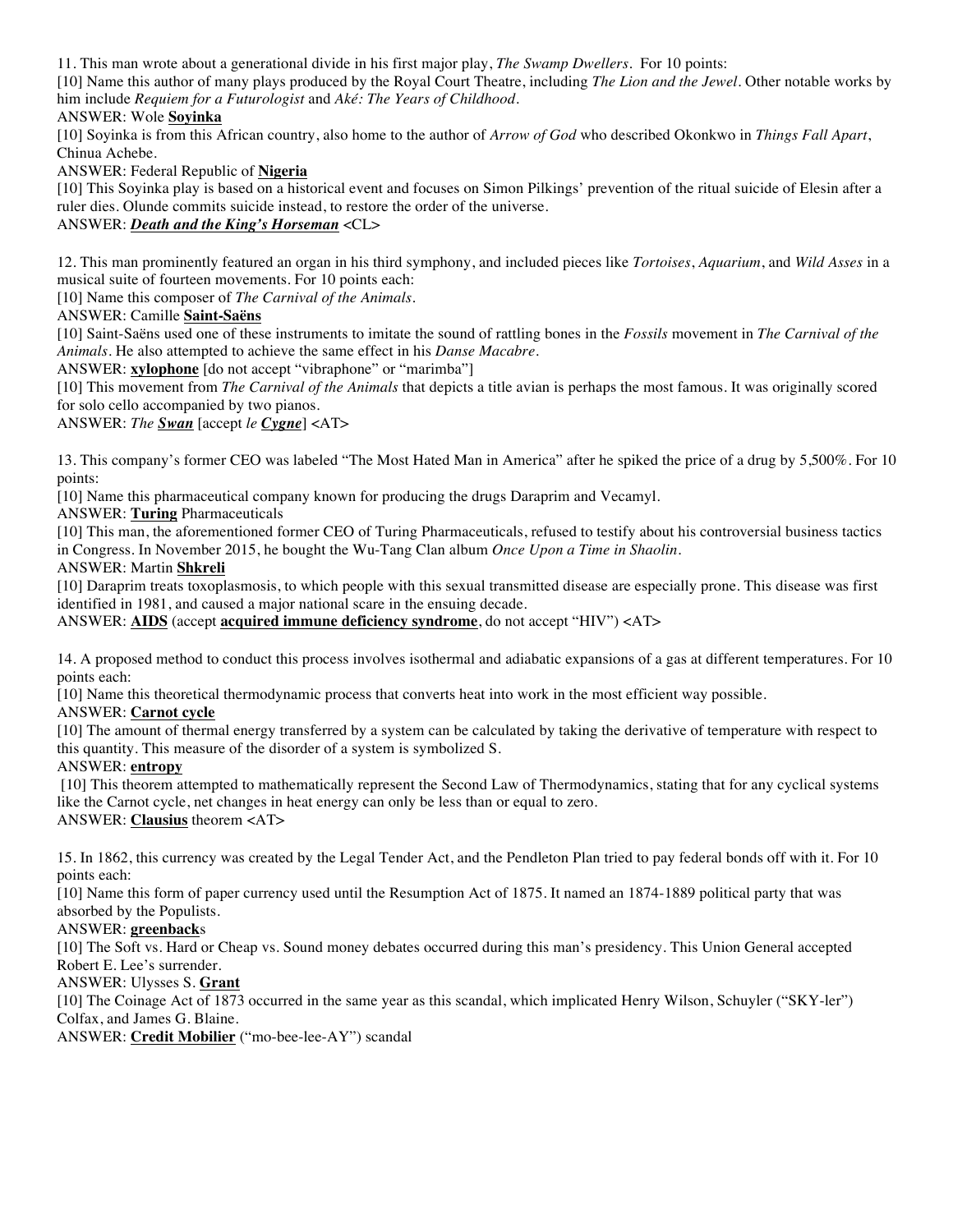16. Vachel Lindsay wrote a poem about this figure walking at midnight. For 10 points each:

[10] Name this 16th President of the United States, who himself wrote poems like "My Childhood Home I See Again." Whitman penned "When Lilacs Last in the Dooryard Bloom'd" for this man.

# ANSWER: Abraham **Lincoln**

[10] This 1891 Walt Whitman poem, an elegy for the death of Lincoln, commands the title figure to "rise up and hear the bells." The narrator of this poem describes a figure "fallen cold and dead" as well as a "vessel grim and daring."

# ANSWER: "**Oh Captain! My Captain!**"

[10] "Oh Captain! My Captain!" was published in Whitman's collection *Leaves of Grass* alongside this ten part elegy which describes a "husky-noised sea" murmuring the "low and delicious word DEATH."

# ANSWER: "**Out of the Cradle Endlessly Rocking**" <LG/CL>

17. It was discovered in the Nile Delta by a French soldier in 1799. For 10 points each:

[10] Name this stone slab on which the same text is written in three different scripts. Today its name is a metonym for the essential clue to understanding a given topic.

## ANSWER: **Rosetta** stone

[10] The Rosetta stone contains an Egyptian script called Demotic, hieroglyphs, and this language, which was known when the stone was discovered.

## ANSWER: Ancient **Greek**

[10] This other script, discovered in Knossos, Crete, by Arthur Evans in 1900, wasn't cracked until 1953. Another alphabeticallypreceding version of the script has yet to be deciphered.

# ANSWER: **Linear B** [prompt on **Linear**]

18. The extrinsic pathway of this process is theorized to be initiated by the tumor necrosis factor, or Fas ligand. For 10 points: [10] Name this process where the nucleus fragments and cell membrane blebs, destroying the cell. It's contrasted with necrosis.

## ANSWER: **apoptosis**

[10] During apoptosis, a cascade of these proteins is activated. Members of this family of cysteine proteins have been termed "executioner" proteins due to their roles in apoptosis, necrosis, and inflammation.

## ANSWER: **caspases**

[10] An over-occurrence of apoptosis can lead to this condition, the wasting away of a part of the body. This condition occurs in muscles when they are disused for a long period of time.

# ANSWER: **atrophy** (accept **atrophying**) <AT>

19. The first one of these conflicts was concluded by the Treaty of Nanjing. For 10 points each:

[10] Name these conflicts between the United Kingdom and China over the trade of a certain addictive good. The first of these conflicts resulted in Britain receiving the "most favored nation" status.

## ANSWER: **Opium War**s

[10] The Second Opium War is also known by this specific name which refers to a vessel that served as its starting point. During this conflict, forces under Lord Elgin won the Battle of Canton.

## ANSWER: **Arrow War**

[10] This man strongly opposed opium trade, which helped to spark the First Opium War. He was later blamed by the Daoguang Emperor for the conflict. His anti-opium measures in Guangdong resulted in more than 1,700 arrests. ANSWER: **Lin** Zexu [accept **Yuanfu**; prompt on **Zexu**] <CL>

20. Pliny the Elder may have written about this "prototypical icon of human agony" in his *Natural History*. For 10 points each: [10] Name this Hellenistic sculpture depicting the title figure writhing in agony alongside his two grown-up sons, Antiphantes and Thymbraeus, who are shown to be half the size of their father.

# ANSWER: *Laocoon and His Sons* [accept *The Laocoon Group*]

[10] This Italian Renaissance artist carved a woodcut that parodied *Laocoon* by replacing the human figures with monkeys. He's more famous for paintings like *Sacred and Profane Love* and *Bacchus and Ariadne*, as well as a namesake red pigment. ANSWER: **Titian** Vecellio

[10] In Laocoon and His Sons, the title characters are bound and constricted by these creatures. In Michelangelo's Sistine Chapel ceiling, a man resembling one of these creatures tempts Adam and Eve.

ANSWER: **snake**s [accept sea **serpents** or specific varieties of snakes] <GA>